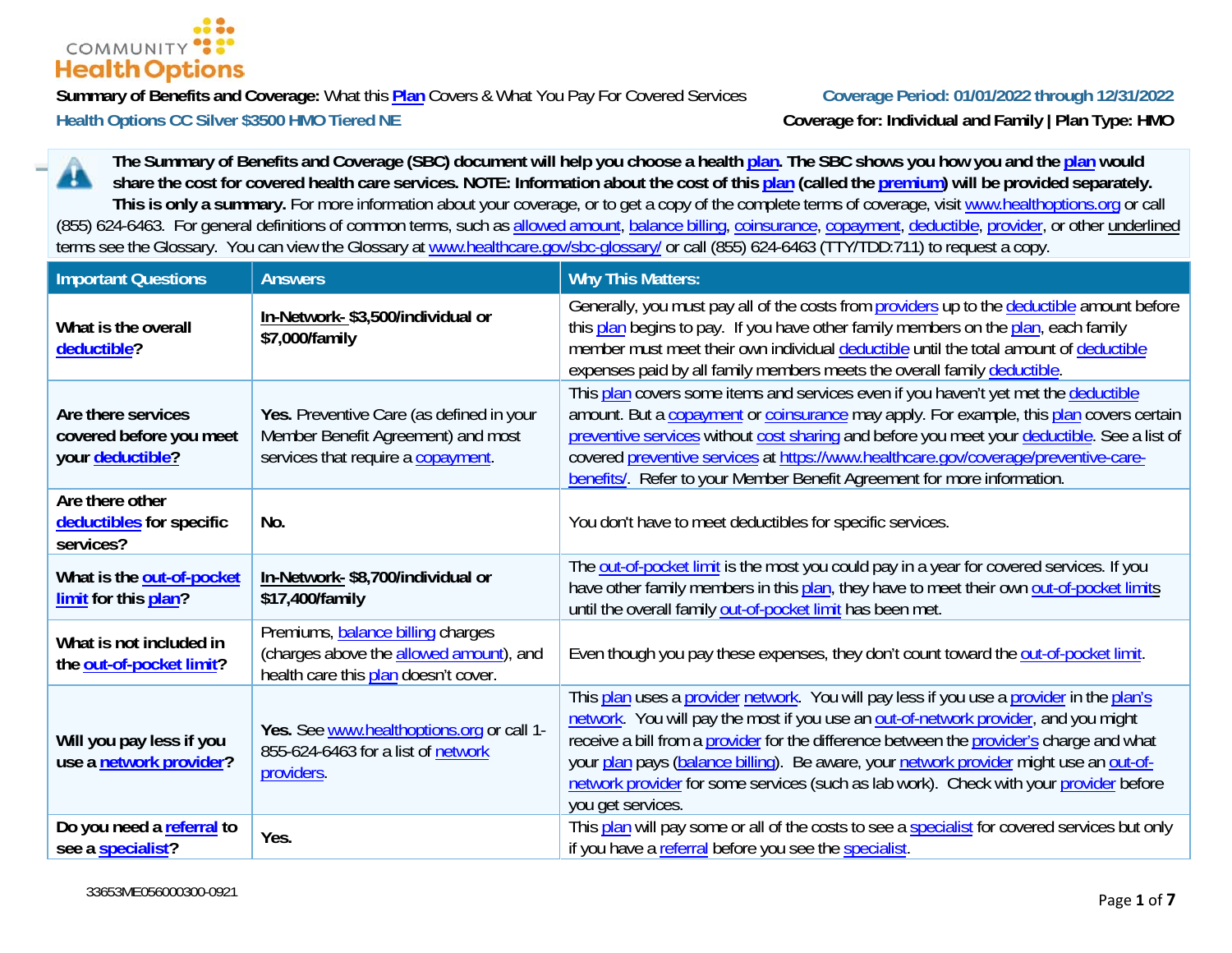All **coinsurance** costs shown in this chart are after your **deductible** has been met, if a **deductible** applies.

 $\blacktriangle$ 

|                                                                 |                                                     | <b>What You Will Pay</b>                                                   |                                                                      |                                                                            |                                                                                                                                                                                                  |
|-----------------------------------------------------------------|-----------------------------------------------------|----------------------------------------------------------------------------|----------------------------------------------------------------------|----------------------------------------------------------------------------|--------------------------------------------------------------------------------------------------------------------------------------------------------------------------------------------------|
| <b>Common</b><br><b>Medical Event</b>                           | <b>Services You May Need</b>                        | <b>Preferred Network</b><br><b>Provider</b><br>(You will pay the<br>least) | <b>Standard</b><br><b>Network Provider</b><br>(You will pay<br>more) | Out-of-<br><b>Network</b><br><b>Provider</b><br>(You will pay<br>the most) | Limitations, Exceptions, & Other Important<br><b>Information</b>                                                                                                                                 |
|                                                                 | Primary care visit to treat<br>an injury or illness | \$30 Copay                                                                 | \$60 Copay                                                           | Not Covered                                                                | The first visit to your Network PCP is free. This plan<br>requires all Members to select a PCP that is a Plan<br>Provider.                                                                       |
| If you visit a<br>health care<br>provider's<br>office or clinic | <b>Specialist</b> visit                             | \$60 Copay                                                                 |                                                                      | Not Covered                                                                | Depending on the services provided in a single<br>appointment it is possible you may be financially<br>responsible for copay(s), your deductible, and or<br>coinsurance for one date of service. |
|                                                                 | Preventive<br>care/screening/<br>immunization       | \$0 Copay                                                                  |                                                                      | Not Covered                                                                | You may have to pay for services that aren't<br>preventive. Ask your provider if the services needed<br>are preventive. Then check what your plan will pay for.                                  |
| If you have a                                                   | Diagnostic test (x-ray,<br>blood work)              | 40% Coinsurance<br>after Deductible                                        | 60% Coinsurance<br>after Deductible                                  | Not Covered                                                                | Differences in Network are limited to Outpatient<br>settings.                                                                                                                                    |
| test                                                            | Imaging (CT/PET scans,<br>MRIS)                     | 40% Coinsurance<br>after Deductible                                        | 60% Coinsurance<br>after Deductible                                  | Not Covered                                                                | Differences in Network are limited to Outpatient<br>settings.                                                                                                                                    |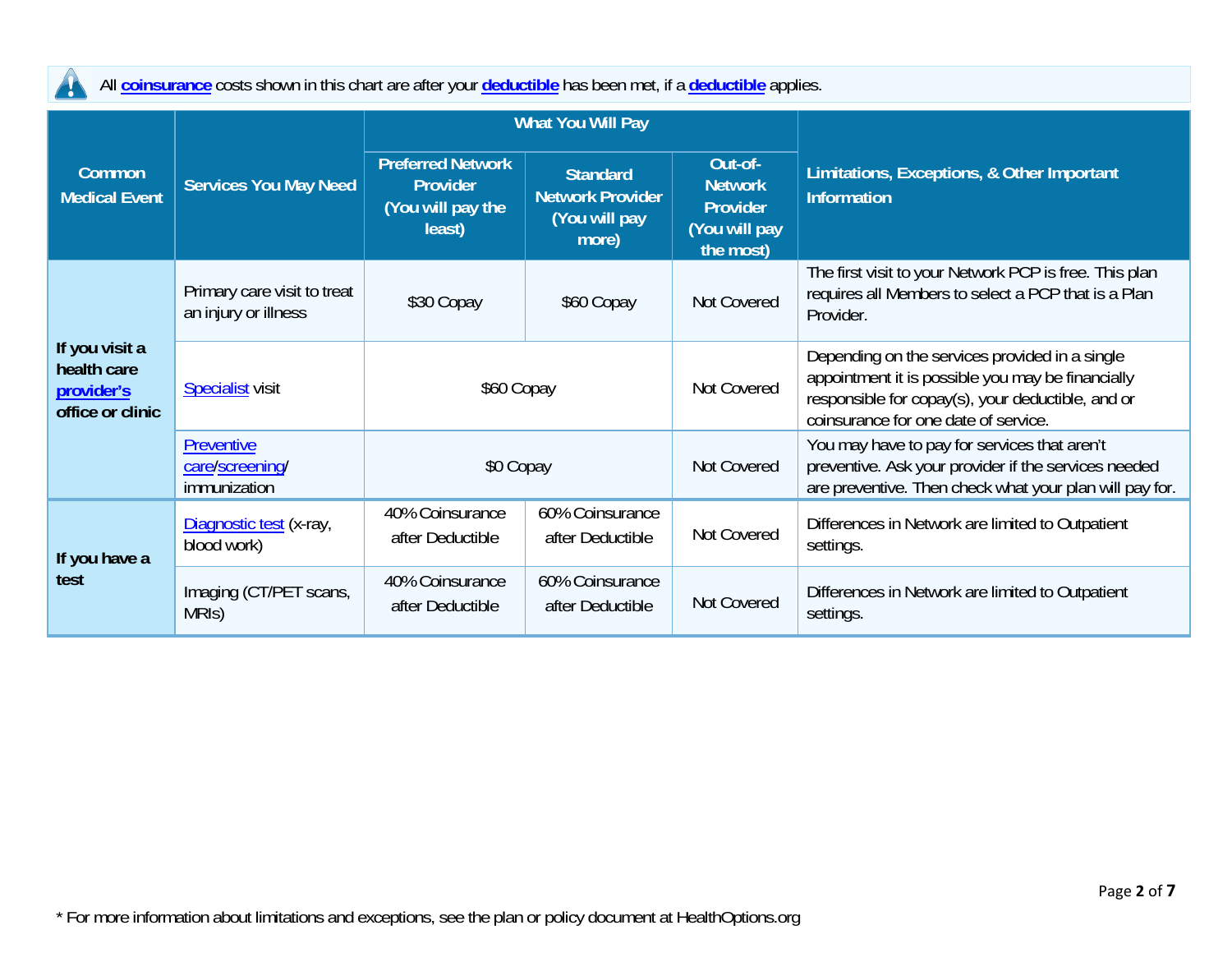|                                                                           |                                                      | <b>What You Will Pay</b>                                                               |                                                                                        |                                                                            |                                                                                                                                              |
|---------------------------------------------------------------------------|------------------------------------------------------|----------------------------------------------------------------------------------------|----------------------------------------------------------------------------------------|----------------------------------------------------------------------------|----------------------------------------------------------------------------------------------------------------------------------------------|
| Common<br><b>Medical Event</b>                                            | <b>Services You May Need</b>                         | <b>Preferred Network</b><br>Provider<br>(You will pay the<br>least)                    | <b>Standard</b><br><b>Network Provider</b><br>(You will pay<br>more)                   | Out-of-<br><b>Network</b><br><b>Provider</b><br>(You will pay<br>the most) | Limitations, Exceptions, & Other Important<br><b>Information</b>                                                                             |
| If you need<br>drugs to treat                                             | Preferred generic drugs<br>(Tier 1)                  | \$5 Copay (retail) and \$10 Copay (mail<br>order)                                      |                                                                                        | Not Covered                                                                |                                                                                                                                              |
| your illness or<br>condition<br><b>More</b>                               | Generic drugs (Tier 2)                               | \$25 Copay (retail) and \$50 Copay (mail<br>order)                                     |                                                                                        | Not Covered                                                                | Refer to the Member Benefit Agreement for details on                                                                                         |
| information<br>Preferred brand drugs<br>about<br>(Tier 3)<br>prescription |                                                      | \$50 Copay (retail) and \$100 Copay (mail<br>order)                                    |                                                                                        | Not Covered                                                                | our mail-order program.                                                                                                                      |
| drug coverage<br>is available at<br>https://www.hea                       | Non-preferred brand<br>drugs (Tier 4)                | \$100 Copay after Deductible (retail) and<br>\$200 Copay after Deductible (mail order) |                                                                                        | Not Covered                                                                |                                                                                                                                              |
| Ithoptions.org/F<br>ormulary                                              | Specialty drugs (Tier 5)                             |                                                                                        | \$250 Copay after Deductible (retail) and<br>\$250 Copay after Deductible (mail order) |                                                                            | Specialty drugs must be filled through our Preferred<br>Specialty Pharmacy, or you will be required to pay<br>100% of the allowed drug cost. |
| If you have<br>outpatient                                                 | Facility fee (e.g.,<br>ambulatory surgery<br>center) | 40% Coinsurance<br>after Deductible                                                    | 60% Coinsurance<br>after Deductible                                                    | Not Covered                                                                | None.                                                                                                                                        |
| surgery                                                                   | Physician/surgeon fees                               | 40% Coinsurance<br>after Deductible                                                    | 60% Coinsurance<br>after Deductible                                                    | Not Covered                                                                | None.                                                                                                                                        |
| If you need                                                               | <b>Emergency room care</b>                           |                                                                                        | 40% Coinsurance after Deductible                                                       |                                                                            | None.                                                                                                                                        |
| immediate<br>medical                                                      | <b>Emergency medical</b><br>transportation           | 40% Coinsurance after Deductible                                                       |                                                                                        |                                                                            | None.                                                                                                                                        |
| attention                                                                 | <b>Urgent care</b>                                   | \$40 Copay                                                                             | \$70 Copay                                                                             | Not Covered                                                                | None.                                                                                                                                        |
| If you have a<br>hospital stay                                            | Facility fee (e.g., hospital<br>room)                | 40% Coinsurance after Deductible                                                       |                                                                                        | Not Covered                                                                | None.                                                                                                                                        |

\* For more information about limitations and exceptions, see the plan or policy document at HealthOptions.org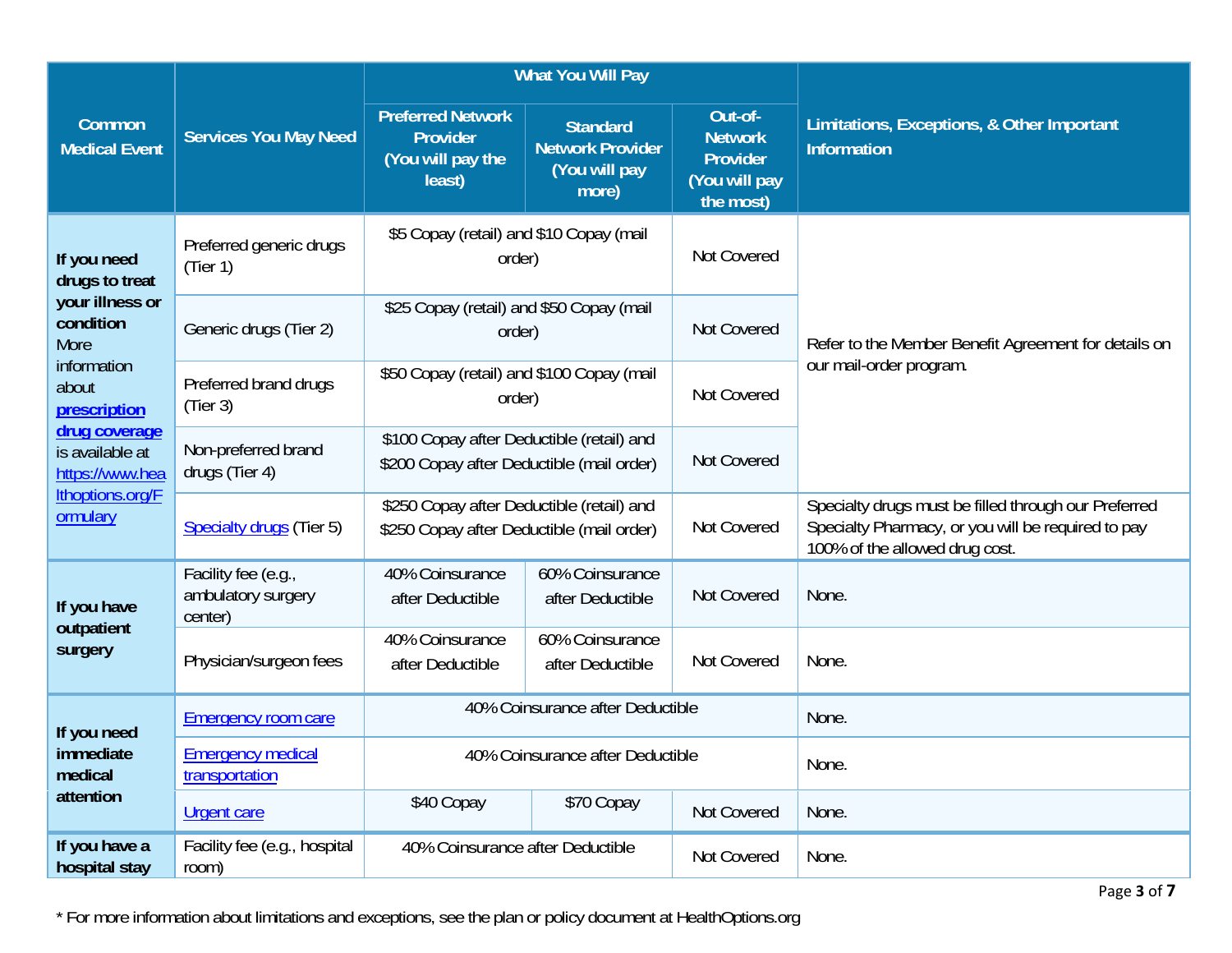|                                                         |                                              | <b>What You Will Pay</b>                                            |                                                                      |                                                                            |                                                                                                |
|---------------------------------------------------------|----------------------------------------------|---------------------------------------------------------------------|----------------------------------------------------------------------|----------------------------------------------------------------------------|------------------------------------------------------------------------------------------------|
| Common<br><b>Medical Event</b>                          | <b>Services You May Need</b>                 | <b>Preferred Network</b><br>Provider<br>(You will pay the<br>least) | <b>Standard</b><br><b>Network Provider</b><br>(You will pay<br>more) | Out-of-<br><b>Network</b><br><b>Provider</b><br>(You will pay<br>the most) | Limitations, Exceptions, & Other Important<br><b>Information</b>                               |
|                                                         | Physician/surgeon fees                       | 40% Coinsurance after Deductible                                    |                                                                      | Not Covered                                                                | None.                                                                                          |
| If you need<br>mental health,                           | <b>Outpatient services</b>                   | \$30 Copay                                                          | \$60 Copay                                                           | Not Covered                                                                | Cost-sharing is waived for the first outpatient<br>MH/BH/SA office visit with a plan provider. |
| behavioral<br>health, or<br>substance<br>abuse services | Inpatient services                           |                                                                     | 40% Coinsurance after Deductible                                     |                                                                            | None.                                                                                          |
|                                                         | Office visits                                | 40% Coinsurance after Deductible                                    |                                                                      | Not Covered                                                                | Cost sharing does not apply for preventive services.                                           |
| If you are<br>pregnant                                  | Childbirth/delivery<br>professional services | 40% Coinsurance after Deductible                                    |                                                                      | Not Covered                                                                | Cost sharing does not apply for preventive services.                                           |
|                                                         | Childbirth/delivery facility<br>services     | 40% Coinsurance after Deductible                                    |                                                                      | Not Covered                                                                | Cost sharing does not apply for preventive services.                                           |
|                                                         | Home health care                             | 40% Coinsurance after Deductible                                    |                                                                      | Not Covered                                                                | None.                                                                                          |
| If you need                                             | <b>Rehabilitation services</b>               | 40% Coinsurance after Deductible                                    |                                                                      | Not Covered                                                                |                                                                                                |
| help<br>recovering or<br>have other<br>special health   | <b>Habilitation services</b>                 | 40% Coinsurance after Deductible                                    |                                                                      | Not Covered                                                                | PT/OT/ST Benefits are limited to 60 total combined<br>visits per year.                         |
| needs                                                   | <b>Skilled nursing center</b>                | 40% Coinsurance after Deductible                                    |                                                                      | Not Covered                                                                | Benefit is limited to 150 days per Member per Calendar<br>Year.                                |
|                                                         | Durable medical<br>equipment                 | 40% Coinsurance after Deductible                                    |                                                                      | Not Covered                                                                | Refer to the Member Benefit Agreement, Durable<br>Medical Equipment section for details.       |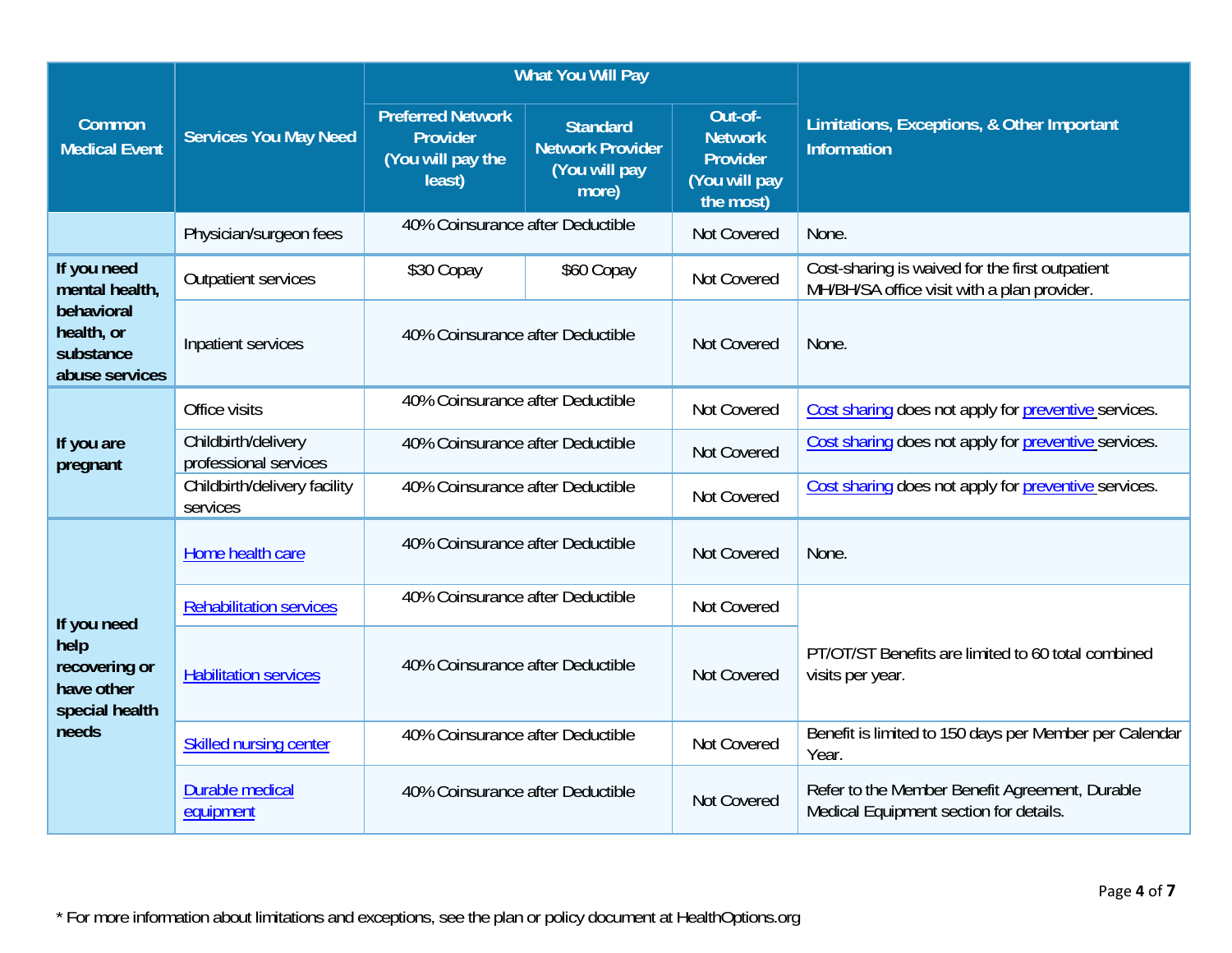|                                              |                                | <b>What You Will Pay</b>                                                   |                                                                      |                                                                            |                                                                                                                                                                                                                                                                                                                            |
|----------------------------------------------|--------------------------------|----------------------------------------------------------------------------|----------------------------------------------------------------------|----------------------------------------------------------------------------|----------------------------------------------------------------------------------------------------------------------------------------------------------------------------------------------------------------------------------------------------------------------------------------------------------------------------|
| Common<br>Medical Event                      | <b>Services You May Need</b>   | <b>Preferred Network</b><br><b>Provider</b><br>(You will pay the<br>least) | <b>Standard</b><br><b>Network Provider</b><br>(You will pay<br>more) | Out-of-<br><b>Network</b><br><b>Provider</b><br>(You will pay<br>the most) | Limitations, Exceptions, & Other Important<br><b>Information</b>                                                                                                                                                                                                                                                           |
|                                              | <b>Hospice services</b>        | 40% Coinsurance after Deductible                                           |                                                                      | Not Covered                                                                | Limited to One 48-hour Respite period, once per<br>lifetime.                                                                                                                                                                                                                                                               |
|                                              | Children's eye exam            | 40% Coinsurance after Deductible                                           |                                                                      | Not Covered                                                                | Preventive vision screening for all children as specified<br>by the Affordable Care Act is provided with no cost-<br>sharing when received in-network and is limited to one<br>visit per Calendar year. Pediatric eye exams that are<br>not covered under federal quidance as "preventive" are<br>subject to cost-sharing. |
| If your child<br>needs dental<br>or eye care | Children's glasses             | 40% Coinsurance after Deductible                                           |                                                                      | Not Covered                                                                | Eyewear includes standard (CR39) eyeglass lenses<br>with factory scratch coating at no additional cost (up to<br>55mm), basic frames and contact lenses. Designer and<br>deluxe glasses and frames are excluded.                                                                                                           |
|                                              | Children's dental check-<br>up | Not Covered                                                                |                                                                      |                                                                            | This Plan does not provide Benefits for pediatric dental<br>services. Benefits for pediatric dental services must be<br>purchased from another source that offers such<br>benefits.                                                                                                                                        |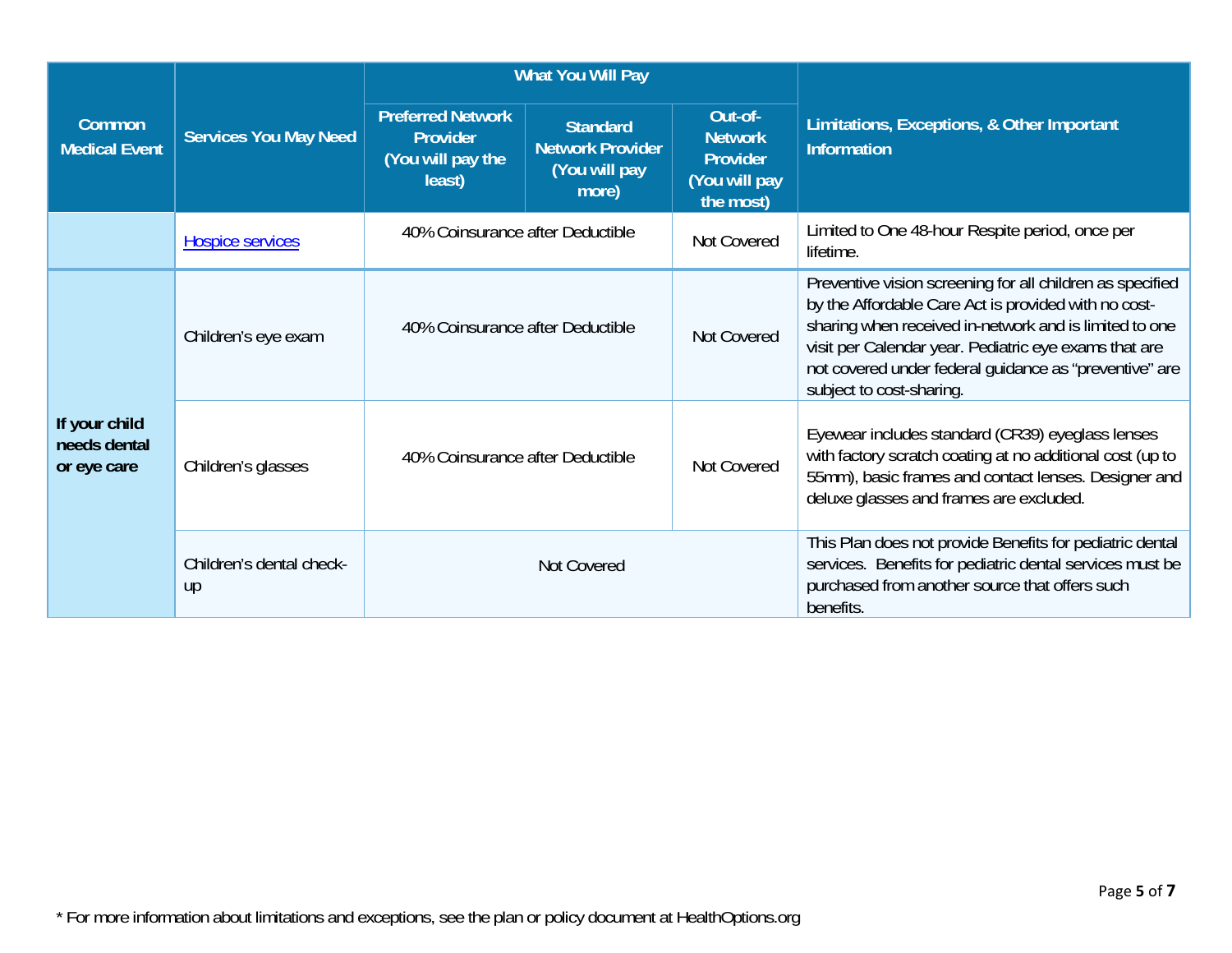**Excluded Services & Other Covered Services:** 

| Services Your Plan Generally Does NOT Cover (Check your policy or plan document for more information and a list of any other excluded services.) |                            |                      |  |  |
|--------------------------------------------------------------------------------------------------------------------------------------------------|----------------------------|----------------------|--|--|
| Acupuncture                                                                                                                                      | Infertility treatment      | Routine foot care    |  |  |
| <b>Cosmetic Surgery</b>                                                                                                                          | Long-term care             | Weight loss programs |  |  |
| Covered services provided outside the U.S.                                                                                                       | • Private-duty nursing     |                      |  |  |
| Dental care (Adult)                                                                                                                              | • Routine eye care (Adult) |                      |  |  |
| Other Covered Services (Limitations may apply to these services. This isn't a complete list. Please see your plan document.)                     |                            |                      |  |  |
| Abortion for which public funding is prohibited                                                                                                  | Chiropractic care          |                      |  |  |
| <b>Bariatric surgery</b>                                                                                                                         | Hearing aids               |                      |  |  |

Your Rights to Continue Coverage: There are agencies that can help if you want to continue your coverage after it ends. The contact information for those agencies is: Health Options at 1-855-624-6463. You may also contact the Maine Bureau of Insurance at 800-300-5000 or (in-state) 207-624-8475. You may also visit www.maine.gov/pfr/insurance. Other coverage options may be available to you too, including buying individual insurance coverage through the Maine Marketplace. For more information about the Maine Marketplace, visit www.CoverMe.gov or call 1-866-636-0355 TTY: 711..

Your Grievance and Appeals Rights: There are agencies that can help if you have a complaint against your plan for a denial of a claim. This complaint is called a grievance or appeal. For more information about your rights, look at the explanation of benefits you will receive for that medical claim. Your plan documents also provide complete information to submit a claim, appeal, or a grievance for any reason to your plan. For more information about your rights, this notice, or assistance, contact: Health Options at 1-855-624-6463. You may also contact the Maine Bureau of Insurance at 800-300-5000 or (in-state) 207-624-8475. You may also visit www.maine.gov/pfr/insurance.

**Does this plan provide Minimum Essential Coverage? Yes** 

Minimum Essential Coverage generally includes plans, health insurance available through the Maine Marketplace or other individual market policies, Medicare, Medicaid, CHIP, TRICARE, and certain other coverage. If you are eligible for certain types of Minimum Essential Coverage, you may not be eligible for the premium tax credit.

**Does this plan meet the Minimum Value Standards? Not Applicable**

If your plan doesn't meet the Minimum Value Standards, you may be eligible for a premium tax credit to help you pay for a plan through the Maine Marketplace.

––––––––––––––––––––––*To see examples of how this plan might cover costs for a sample medical situation, see the next section.–––––––––––*–––––––––––

\* For more information about limitations and exceptions, see the plan or policy document at HealthOptions.org